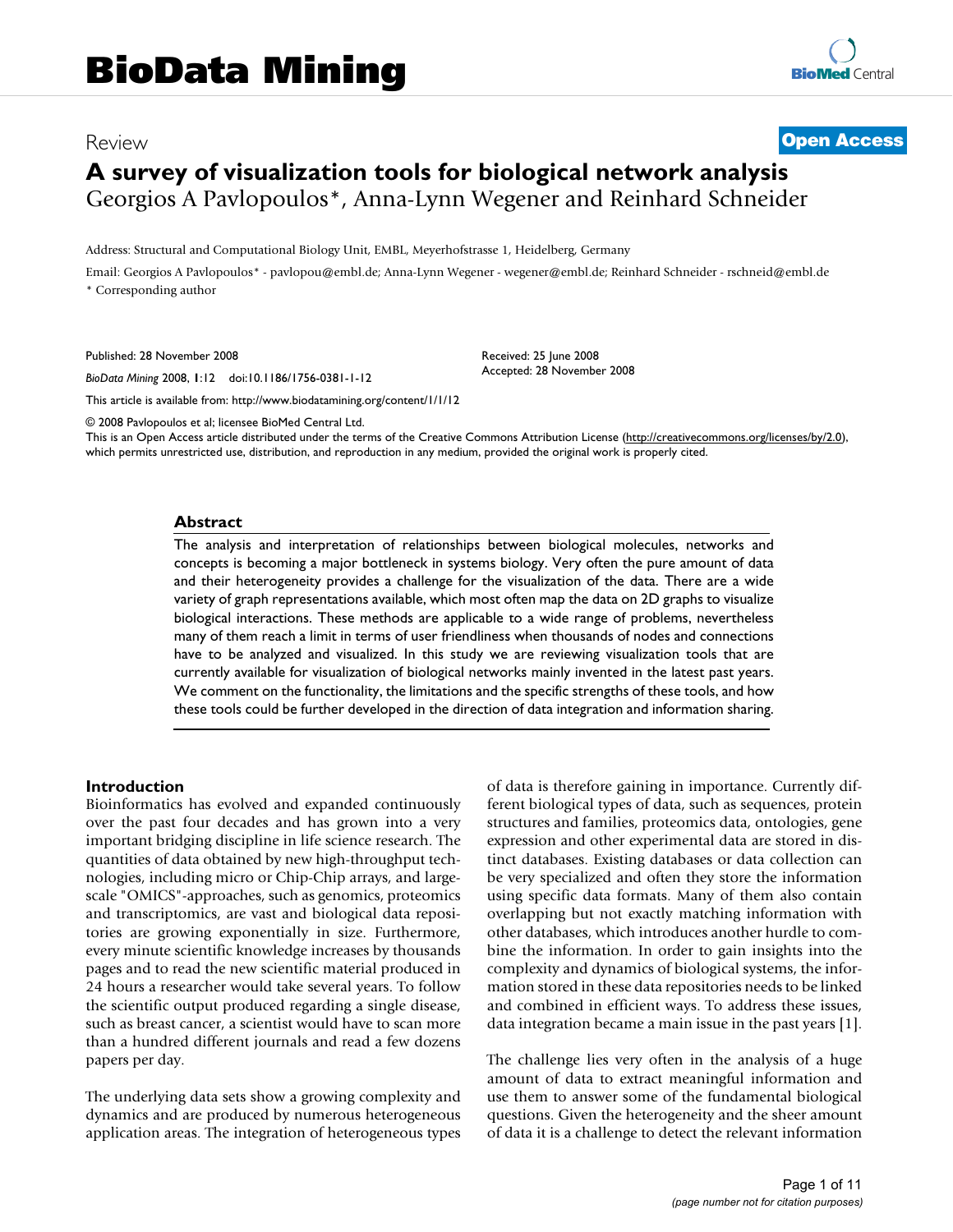and to provide a way to communicate the findings of the researcher in an efficient and appropriate way.

The human brain has evolved remarkable visual processing capabilities to analyze patterns and images. Thus, an interactive visual representation of information together with data analysis techniques is often the method of choice to simplify the interpretation of data. A wide variety of tools was developed over the past years that map data on 2D graphs to visualize biological interactions or relationships between bio-entities.

Graphs, as specified by graph theory, represent biological interactions in the form of extensive networks consisting of vertices, denoting nodes of individual bio-entities, and edges, describing connections between vertices. In the simplest example two vertices are linked by only one relationship, but connections can express different types of relationships between two elements, such as an evolutionary relationship, the existence of a shared protein domain, the fact that they belong to the same protein family or that two genes that are co-expressed in an experiment. Biological systems are complex and interwoven and in most cases single-line connections are insufficient to capture the whole range of information contained in a network, because components are often linked by more than one type of relationship. Two proteins might be connected because they act as part of the same protein complex, show similarities in their functional annotation, co-occur under certain conditions or are known to be evolutionary related. In such cases visualization tools based on multiedged networks offer the possibility to link two vertices by multiple edges, every edge having a different meaning and information value.

In this review we describe tools which try to simplify the analysis and interpretation of biological data by transforming the raw data into logically structured and visually tangible representations. The goal of all of them is to find patterns and structures that remain hidden in the raw unstructured datasets.

Since the wealth of existing visualization tools makes an exhaustive collection and in-depth discussion of all available software tools impossible, we present a selection of several network viewers, which are broadly applicable. Our survey covers tools invented mainly over the past five years and discusses some of their advantages and shortcomings in order to aid researchers in choosing the most suitable visualization tool for their studies. Finally, we will highlight crucial gaps in the landscape of data visualization, discuss how existing tools could be improved to fill these gaps and lay out the perspectives and goals for the next generation of visualization tools.

## **A survey of network visualization tools**

In the following section we discuss several widely used network visualization tools that have been developed over the past years. The presented tools are selected so as to cover the range of different functionalities and features crucial for data analysis and visualization. While the discussed tools are all broadly applicable, we will highlight their respective strengths and weaknesses if any, and comment on their specific features. Tools for analyzing protein-protein interactions, pathways, gene networks, heterogeneous networks or tools for studying evolutionary relationships between proteins have a very different scope and require a separate and much more detailed analysis which goes beyond the scope this review. Instead we try to provide a broad overview that can help guide users, especially those that are novices to the field of data visualization, towards the most appropriate tool for their research question and type of data.

Criteria for the assessment of visualization tools include power, efficiency and quality of network visualizations produced, the compatibility with other tools and data sources, the analytical functionalities offered (with specific focus on pattern recognition, data integration and comparison), limitations in terms of data quantity, broad applicability and user-friendliness. Following the detailed evaluation with respect to these criteria, a one sentence summary highlights the particular strengths of each tool.

# *Medusa [\[2](#page-8-1)]*

Medusa is a Java application and available as an applet. It is an open source product under the GPL license.

## *Visualization*

Based on the Fruchterman-Reingold [[3](#page-8-2)] algorithm, Medusa provides 2D representations of networks of medium size, up to a few hundred nodes and edges. It is less suited for the visualization of big datasets. Medusa uses non directed, multi-edge connections, which allows the simultaneous representation of more than one connection between two bioentities. Additional nodes can be fixed in order to facilitate pattern recognition and spring embedded layout algorithms help the relaxation of the network. Medusa supports weighted graphs and represents the significance and importance of a connection by varying line thickness.

## *Compatibility*

Medusa has its own text file format that is not compatible with other visualization tools or integrated with other data sources. The input file format allows the user to annotate each node or connection.

### *Functionalities*

Medusa is highly interactive. It allows the selection and analysis of subsets of nodes. A text search, which supports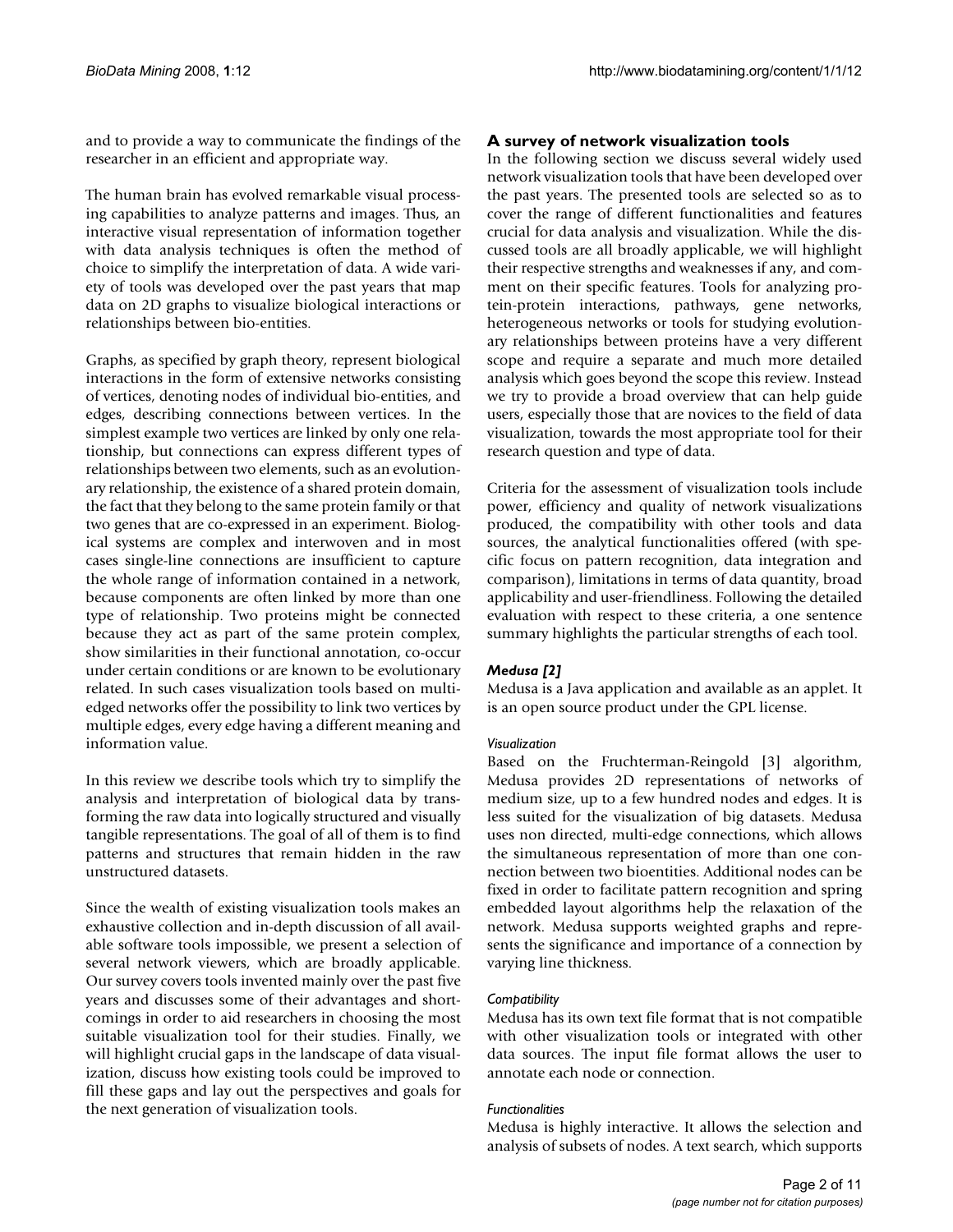regular expressions, can be applied to find nodes. The status of a network can be saved and reloaded at any time but medusa is currently not connected to any data source.

# *Strength*

The tool was developed mainly to show multi-edge connections where each line represents different concepts of information. Medusa is optimized for protein-protein interaction data as taken from STRING [\[4\]](#page-8-3) or proteinchemical and chemical-chemical interactions as taken from STITCH [\[5\]](#page-8-4).

# *Cytoscape [[6\]](#page-8-5)*

Cytoscape is a standalone Java application. It is an open source project under LGPL license.

# *Visualization*

Cytoscape mainly provides 2D representations and is suitable for large-scale network analysis with hundredth thousands of nodes and edges. It can support directed, undirected and weighted graphs and comes with powerful visual styles that allow the user to change the properties of nodes or edges. The tool provides a variety of layout algorithms including cyclic and spring-embedded layouts. Furthermore, expression data can be mapped as node color, label, border thickness, or border color.

# *Compatibility*

Cytoscape comes with various data parsers or filters that make it compatible with other tools. The file formats that are supported to save or load the graphs are SIF, GML, XGMML, BioPAX, PSI-MI, SBML, OBO. Cytoscape also allows the user to import mRNA expression profiles, gene functional annotations from the Gene Ontology (GO) and KEGG. Users can also directly import GO Terms and annotations from OBO and Gene Association files.

## *Functionalities*

It is highly interactive and the user can zoom in or out and browse the network. The status of the network as well as the edge or node properties can be saved and reloaded. In addition, Cytoscape comes with a network manager to easily organize multiple networks. The user can have many different panels that hold the status of the network at different time points which makes it an efficient tool to compare networks between each other. It also comes with efficient network filtering capabilities. Users can select subsets of nodes and/or interactions and search for active subnetworks or pathway modules. It incorporates statistical analysis of the network and it makes it easy to cluster or detect highly interconnected regions.

# *Strength*

Cytoscape main purpose is the visualization of molecular interaction networks and their integration with gene expression profiles and other data. It also allows the user to manipulate and compare multiple networks. Many plug-ins created by users are available and allow more specialized analysis of networks and molecular profiles.

# *BioLayout Express3D [\[7](#page-8-6)]*

BioLayout Express3D is written in Java 1.5 and it uses the JOGL system for OpenGL rendering. It is released under the GNU Public License (GPL). A medium or higher range graphics card is necessary to run the software.

# *Visualization*

BioLayout Express<sup>3D</sup> is a tool for layout, visualization and clustering of large scale networks in both 3D and 2D. It supports both unweighted and weighted graphs together with edge annotation of pairwise relationships. It mainly employs the Fruchterman-Rheingold layout algorithm for 2D and 3D graph positioning and display of the network. A variety of colour schemes render the network more informative and clusters can be easier visualized. Since BioLayout Express3D uses a graphics renderer it is limited in the size of networks it can process.

# *Compatibility*

It comes with a very simple input file format requiring the user to only provide a list of connections. The tool is compatible with Cytoscape and it supports layout, expression, yEd GraphML and sif file formats. It is currently not connected with data sources but in the next versions SBML support will make it compatible with various currently available databases.

## *Functionalities*

BioLayout Express3D is highly interactive and the user can switch between 2D and 3D representations. Users can move around the current view, zoom in/out, rotate or move the network. In the latest version, the Markov Clustering algorithm (MCL) has become an integral part of BioLayout Express3D for clustering analysis. In this way data are automatically separated in distinct groups labeled by different color schemes.

## *Strength*

BioLayout *Express*3D offers different analytical approaches to microarray data analysis.

# *Osprey [\[8](#page-8-7)]*

Osprey is a standalone application running under a wide range of platforms. It can be licensed for non commercial use and but source code is currently not available.

## *Visualization*

Osprey provides 2D representations of directed, undirected and weighted networks. It is not efficient for large scale network analysis but it provides various layout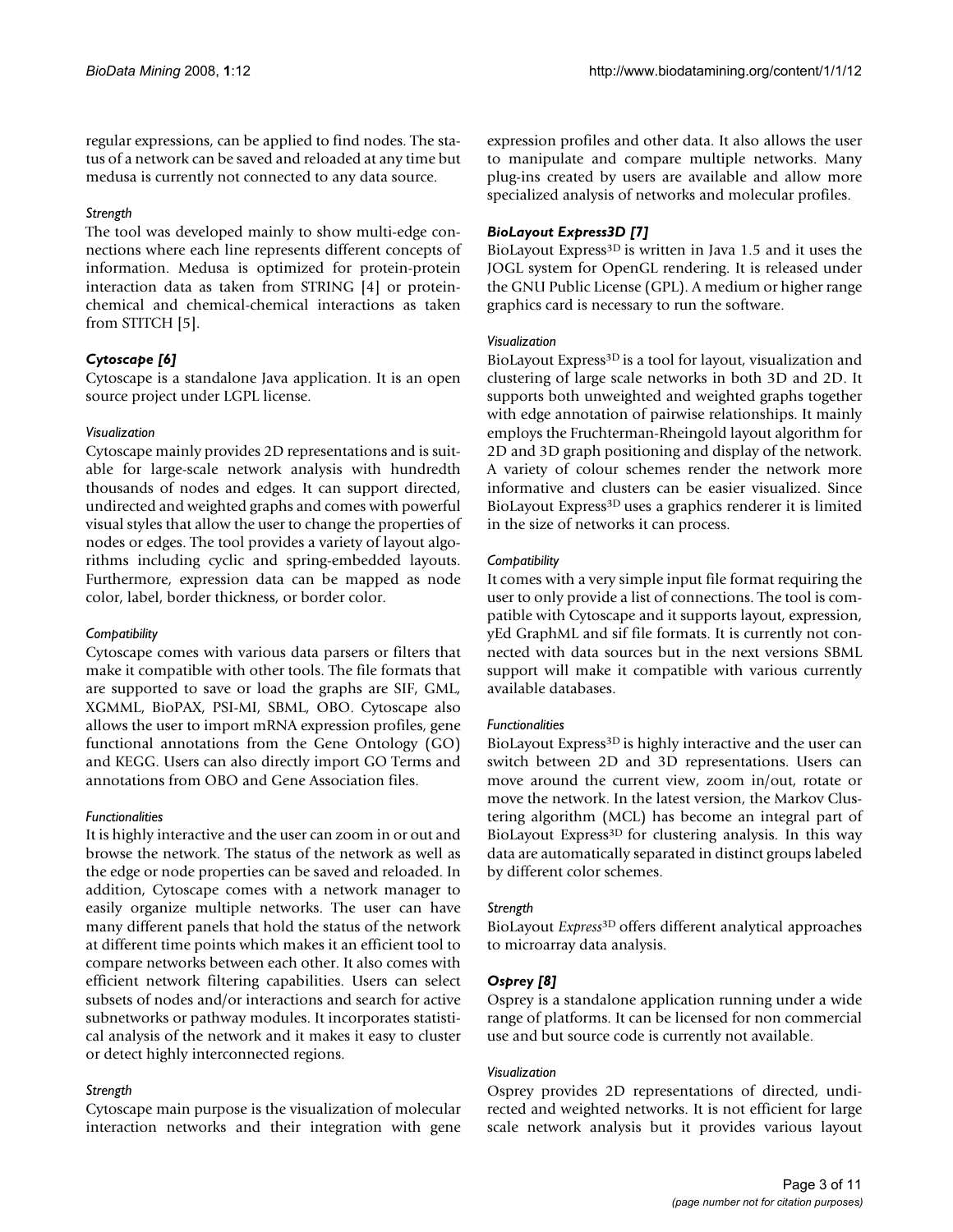options and ways to arrange nodes in various geometric distributions. The layouts range from the relax algorithm over a simple circular layout to a more advanced Dual Spoked Ring layout that displays up to 1500 – 2000 nodes in a easily manageable format. The user can change the size and the colours of most Osprey objects such as edges, nodes, labels, and arrow heads.

#### *Compatibility*

Data can be loaded into the tool either using different text formats or by connecting directly to several databases, such as the BioGRID [\[9\]](#page-8-8) or GRID (General Repository of Interaction Datasets) database. In addition to its own Osprey file format the tool can also load Custom Gene Network and Gene List formats, making Osprey compatible with other tool relying on the same file formats. Osprey networks can be saved in SVG, PNG and JPG format.

#### *Functionalities*

The tool provides several features for functional assessment and comparative analysis of different networks together with network and connectivity filters and dataset superimposing. Osprey also has the ability to cluster genes by GO Processes. Network filters can extract biological information that is supplied to Osprey either by the user or by instructions inside the GRID dataset. Connectivity filters identify nodes based on their connectivity levels. These are Minimum, Iterative Minimum and Depth. Finally, Osprey includes basic functions such as selecting and moving individual nodes or groups of nodes or removing nodes and edges.

## *Strength*

With its various filtering capabilities, Osprey is a powerful tool for network manipulation. The ability to incorporate new interactions into an already existing network might be considered the tool's biggest asset.

## *ProViz [[10\]](#page-8-9)*

ProViz is a standalone open source application under the GPL license.

## *Visualization*

It comes with both 2D and pseudo-3D display support to render data. It can manipulate single graphs in large-scale datasets with millions of nodes or connections. Leveraging the Tulip [\[11](#page-8-10)] drawing package, it generates appealing 3D visualizations. ProViz predominantly relies on the GEM [\[12\]](#page-8-11) force based graph layout algorithm which facilitates the identification of key points in a network of interactions. In addition the tool also offers a circular and a hierarchical layout, which improve the detection of metabolic pathways or gene regulation networks in large datasets. ProViz is ideal to gain a first overview of networks because it allows fast navigation through graphs.

#### *Compatibility*

Graphs are saved and loaded in Tulip, PSI-MI [[13\]](#page-8-12) and IntAct [\[14](#page-8-13)] formats. Networks can also be exported in PNG format. ProViz addresses queries directly to the IntAct database even though it comes with support of some standard file formats, established in systems biology, like PSI-MI (see below).

#### *Functionalities*

Subgraphs that are produced by selection, filtering or clustering methods and can be automatically organized into views. With ProViz it is possible to annotate each node and each edge with comments or merge different datasets into a single graph. Users can also enrich the networks by querying available online databases. ProViz uses a controlled vocabulary on bio-molecules and interactions, described in XML format.

#### *Strength*

ProViz has its strength in the area of protein – protein interaction networks and their analysis using arbitrary properties, like for example annotations or taxonomic identifier. Its plug-in architecture allows a diversification of function according to the user's needs.

#### *Ondex [\[15-](#page-8-14)[17\]](#page-8-15)*

Ondex is a standalone freely available open source application.

#### *Visualization*

Ondex provides 2D representations of directed, undirected and weighted networks. It can handle large scale networks of hundred thousands of nodes and edges. It also supports bidirectional connections, which are represented as curves. Moreover, different types of data are separated by placing them in different disks-circles interconnected between each other.

#### *Compatibility*

Data may be imported through a number of 'parsers' for public-domain and other databases, such as TRANSFAC [[18](#page-8-16)[-20](#page-9-0)], TRANSPATH [[21](#page-9-1),[22\]](#page-9-2), CHEBI [\[23](#page-9-3)], Gene Ontology [[24\]](#page-9-4), KEGG [\[25](#page-9-5)[-27](#page-9-6)], Drastic [\[28](#page-9-7)], Enzyme Nomenclature-ExPASy [[29\]](#page-9-8), Pathway Tools [\[30](#page-9-9)], Pathway Genomes (PGDBs), Plant Ontology[\[31](#page-9-10)], and Medical Subject Headings Vocabulary – MeSH [\[32](#page-9-11)]. Graph objects can be exported to Cell Illustrator and XML formats. To reload or feed into other applications graph objects may be saved as ONDEX XML or an XGMML form.

#### *Functionalities*

Ondex integrates various filters that selectively add or remove connected nodes from the display according to user selectable rules of connectivity type like distance, level or equivalence. A SubTreeFilter can extract a tree-like sub-graph from a given node. Furthermore, the tool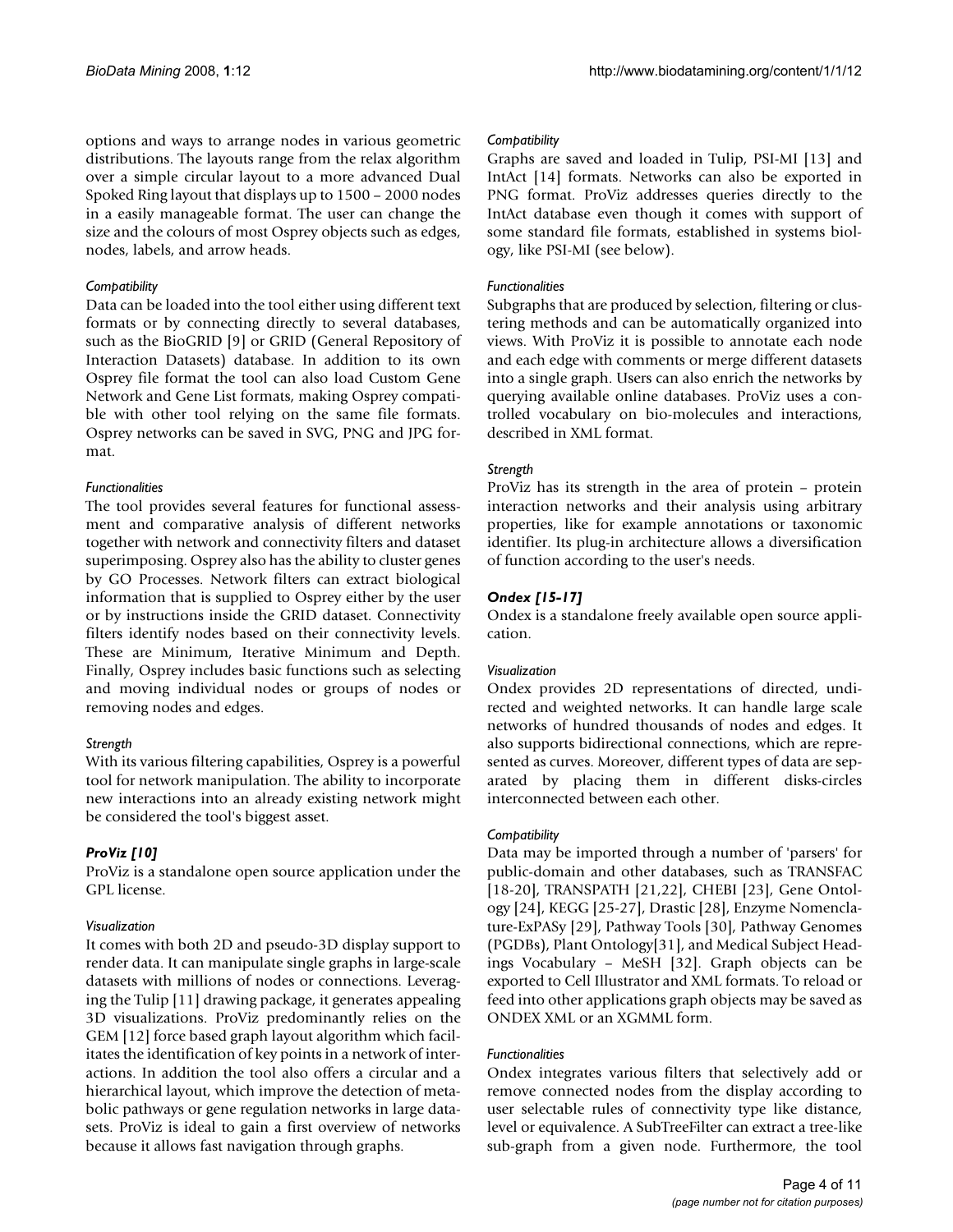comes with a KnockOutFilter which can be used to determine the most important nodes at any given level. Data for integration is modeled as a suitable framework of concepts (such as gene, pathway, and protein) and relations (such as 'belongs\_to', 'is\_a') describe the mapping between them. In addition, a powerful filter is available to import microarray expression level data to globally analyze the relations between the different genes being expressed.

# *Strength*

Ondex main strength is the ability to combine heterogeneous data types into one network. It is suitable for text mining, sequence and data integration analysis.

# *PATIKA [[33\]](#page-9-12)*

PATIKA (**P**athway **A**nalysis **T**ools for **I**ntegration and **K**nowledge **A**cquisition) is a web based non-open source application publicly available for non-commercial use. It has its own license.

## *Visualization*

It provides 2D representations of single or directed graphs. There are no limitations regarding the size of the graphs. It offers a very intuitive and widely accepted representation for cellular processes using directed graphs where nodes correspond to molecules and edges correspond to interactions between them. Even though the implemented variety of layout algorithms is rather limited, PATIKA is able to support bipartite graph of states and transitions. It represents different types of edges: product edges, where the source and target nodes of a product edge define the transition and a product of this transition, activator edges, where the source and target nodes of an activator edge define the activating state and the transition that is activated by this state, inhibitor edges where the source and target nodes of an activator edge define the inhibiting state and the transition that is inhibited by this state and substrate edges where the target and source nodes of a substrate edge define the transition and a substrate of this transition, respectively.

## *Compatibility*

PATIKA integrates data from several sources, including Entrez Gene [\[34](#page-9-13)], UniProt [\[35](#page-9-14)], PubChem [[36\]](#page-9-15), GO [\[24](#page-9-4)], IntAct [\[14](#page-8-13)], HPRD [[37](#page-9-16)], and Reactome [\[38](#page-9-17),[39\]](#page-9-18). Users can query and access data using PATIKA's webquery interface, and save their results in XML format or export them as common picture formats. BioPAX and SBML exporters can be used as part of Patikas Web service.

## *Functionalities*

The user can connect to the server and query the database to construct the desired pathway. Pathways are created on the fly, and drawn automatically. The user can manipulate a pathway through operations such as add new state or remove an existing transition, edit its contents such as the description of a state or transition or change the graphical view of a pathway component.

# *Strength*

PATIKA is a tool for data integration and pathway analysis. It is an integrated software environment designed to provide researchers a complete solution for modeling and analyzing cellular processes. It is one of the few tools that allows to visualize transitions efficiently.

# *PIVOT [[40\]](#page-9-19)*

PIVOT is a Java application, free for academics. It comes with its own license agreement.

# *Visualization*

It projects everything in 2D and it uses single non directed lines to show relationships between bioentities. It is not limited to the size of data it can present. Overall the variety of incorporated layout algorithms is limited, but PIVOT employs specific layout algorithms for visualizing families.

# *Compatibility*

Configured to work with proteins from four different species (human, yeast, drosophila and mouse), present functional annotations, identification of homologs from the four species, and links to external web information pages. The protein data are stored in an MS-Access file, easily modifiable by the users to enter their own data.

## *Functionalities*

PIVOT can expand the network to display all proteins up to a specified distance, detect the shortest path of interactions or unfold the relationships among "distant" proteins, which respond similarly under a experiment's conditions. It can highlight dense areas of the map and use a window to visualize a subarea of a big networks. It is rich in features that help the users navigate and interpret the interactions map, as well as graph-theory algorithms for easily connecting remote proteins to the displayed map.

## *Strength*

PIVOT is best suited for visualizing protein-protein interactions and identifying relationships between them, for example homologs.

# *Pajek [\[41](#page-9-20)]*

Pajek is a standalone application. It is not an open source application but it is free for non-commercial use. It runs under Windows OS only.

# *Visualization*

It offers 2D representations and pseudo3d representations and supports single, directed and weighted graphs. Pajek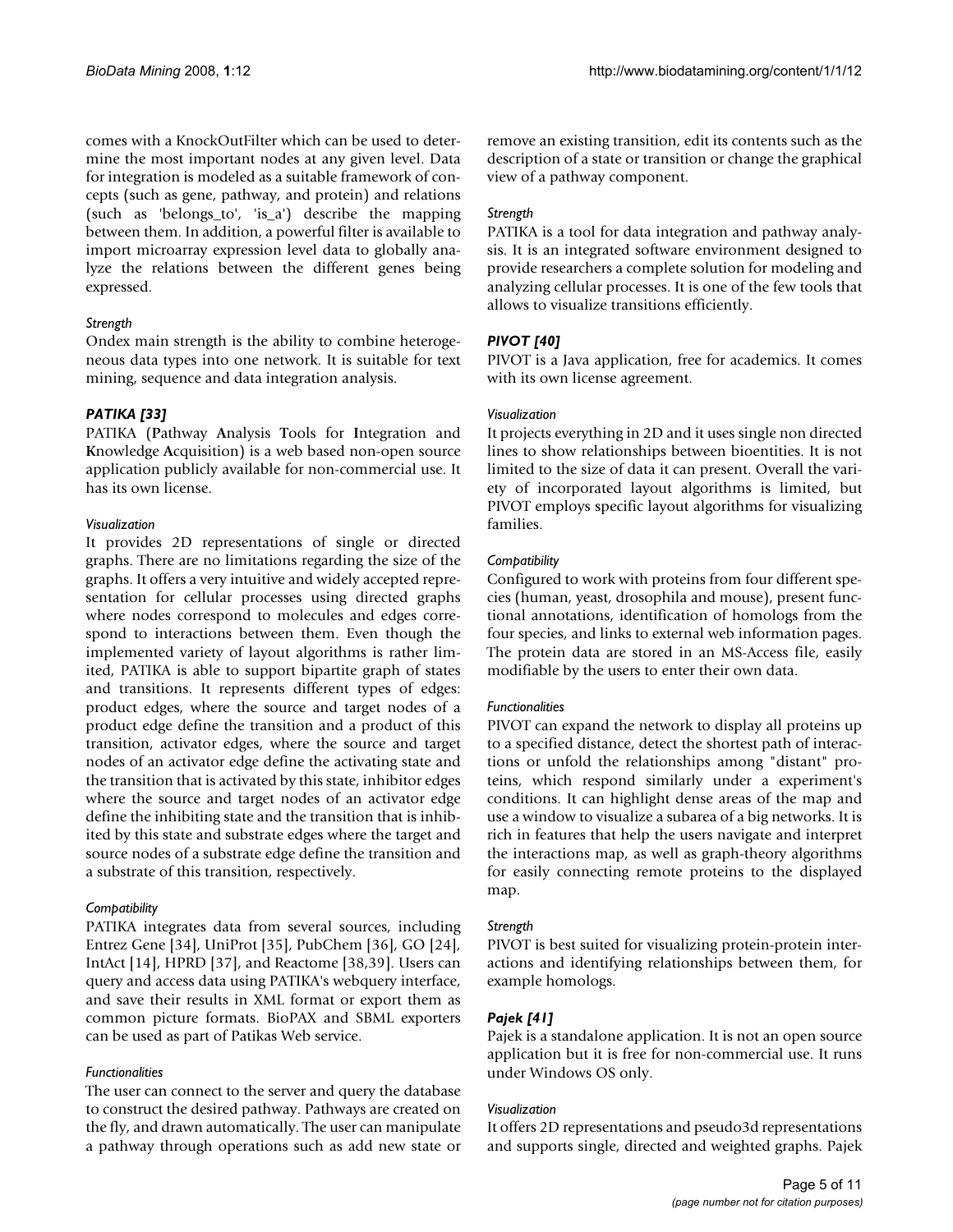is suitable for large scale networks with thousands or even million of nodes and vertices. It comes with a great variety of layout options like circular layout using partitions, circular layout using permutation or circular layout using random coordinates layout algorithms. Direct forcing and energy free layout algorithms [[42](#page-9-21)], such as the Kimura-Kawai [[43](#page-9-22)] and Fruchterman-Reingold [\[3\]](#page-8-2) with free or fixed points are also included. It can also separate data into layers, which allows the display of hierarchical relationships. Pajek's ability to visualize multi-relational networks, networks between two disjoint sets of vertices and temporal networks make it one of the few tools that can handle dynamic graphs and reveal how networks change over time.

# *Compatibility*

It comes with its own input file format, which is not compatible with commonly used XML formats. Neither is Pajek connected with any biological data sources. The status of the network can be saved any time and it allows export of information in EPS, SVG, X3D and VRML formats.

# *Functionalities*

The tool is highly interactive and it incorporates many clustering methods, of which many are not very widely used however. It supports abstraction by (recursive) decomposition of a large network into several smaller networks and it implements a selection of efficient subquadratic algorithms for analysis of large networks. Pajek can detect clusters (components, neighborhoods of 'important' vertices, cores, etc.) in a network, extract vertices that belong to the same clusters and show them separately, shrink vertices in clusters or show relations among clusters.

# *Strength*

Pajek's main strength is the variety of layout algorithms which greatly facilitate exploration and pattern identification within networks.

# *Summary*

The field of data visualization currently faces three major challenges: ever increasing quantity of data to be visualized and analyzed, integration of heterogeneous data and the representation of multiple connections between nodes with heterogeneous biological meanings.

As the survey shows, each visualization tool has specific features and thus the tools vary in how they address the outlined challenges. When heterogeneity of data is the major challenge, integrative tools like Ondex, Pivot or Medusa offer possible solutions. When the sheer mass, but less the heterogeneity, poses a problem, tools with high resolution and good scaling functionalities, like Cytoscape or BioLayoutExpress3D are well equipped to help overcome these limitations. When working with systems biology data, that is highly interconnected and often linked by multiple biological relationships, Medusa and other tools featuring multi-edged networks are the most suitable. Pajek on the other hand is ideal for pattern recognition and to study the properties, such as density, centrality and frequency of nodes, of simple networks with single connections. For biological questions with a comparative focus Osprey is advisable.

Partly, more specialized tools are VisLink [[44](#page-9-23)], KnowledgeEditor [[45\]](#page-9-24), Java editor for biological pathways [\[46](#page-9-25)], Pathway Studio [[47\]](#page-9-26), GenePath [\[48](#page-9-27)], PathScout [\[49](#page-9-28)], MAPMAN [[50\]](#page-9-29), MetaShark [[51](#page-9-30)], CnPlot [\[52](#page-9-31)], CLANS [[53](#page-9-32)], GSCope [[54\]](#page-9-33), BicOverlapper [[55](#page-9-34)], Celestial3D [\[56](#page-9-35)], MetaNetter[[57](#page-9-36)], HyperGraph, VANTED [\[58\]](#page-9-37), Arena3D, SpectralNET [[59](#page-9-38)], TouchGraph Google Browser, VisLink [[44](#page-9-23)], SpectralNET [\[59](#page-9-38)], CnPlot [[52](#page-9-31)]. Before this new generation of visualization tools became available Otter [\[60](#page-9-39)], Plankton [[61](#page-9-40)], GraphViz, Tulip[[11\]](#page-8-10), Negopy[\[62\]](#page-9-41), Krack-Plot [[63\]](#page-9-42), and MultiNet [[64](#page-9-43)], have been the tools of choice.

# **Standard network file formats**

One of the issues that most of the visualization tools have to address first is the complexity of the input data. Currently most of the network graph viewers come with their own input file formats to load and store the networks. This makes it difficult to use various tools for the same dataset since the user has to reformat the dataset every time according to the specific tool. This can be a strong limitation in cases where one would like to take advantage of the complementary strengths of different tools. We found that the missing interoperability between tools is one crucial bottleneck in exploring the variety of available methods.

Moving towards data integration, a number of common file formats and standard languages to store biological information have been introduced. Datasets that are stored in a standardized format can easily be incorporated into a visualization tool that supports the same format without requiring reprogramming nor understanding of the file format itself. Computer science has identified Extensible Markup Language (XML) as an appropriate format for data visualization because it is readable by both, computers and humans. XML stores information in the form of hierarchical tree structures, which allows fast and efficient searching by humans as well as machines. One other main factor why XML is in many cases a very suitable format is the platform-independent text-based format, which supports Unicode and is based on international standards. A further advantage of XML is the forward and backward compatibility which are easy to maintain. Of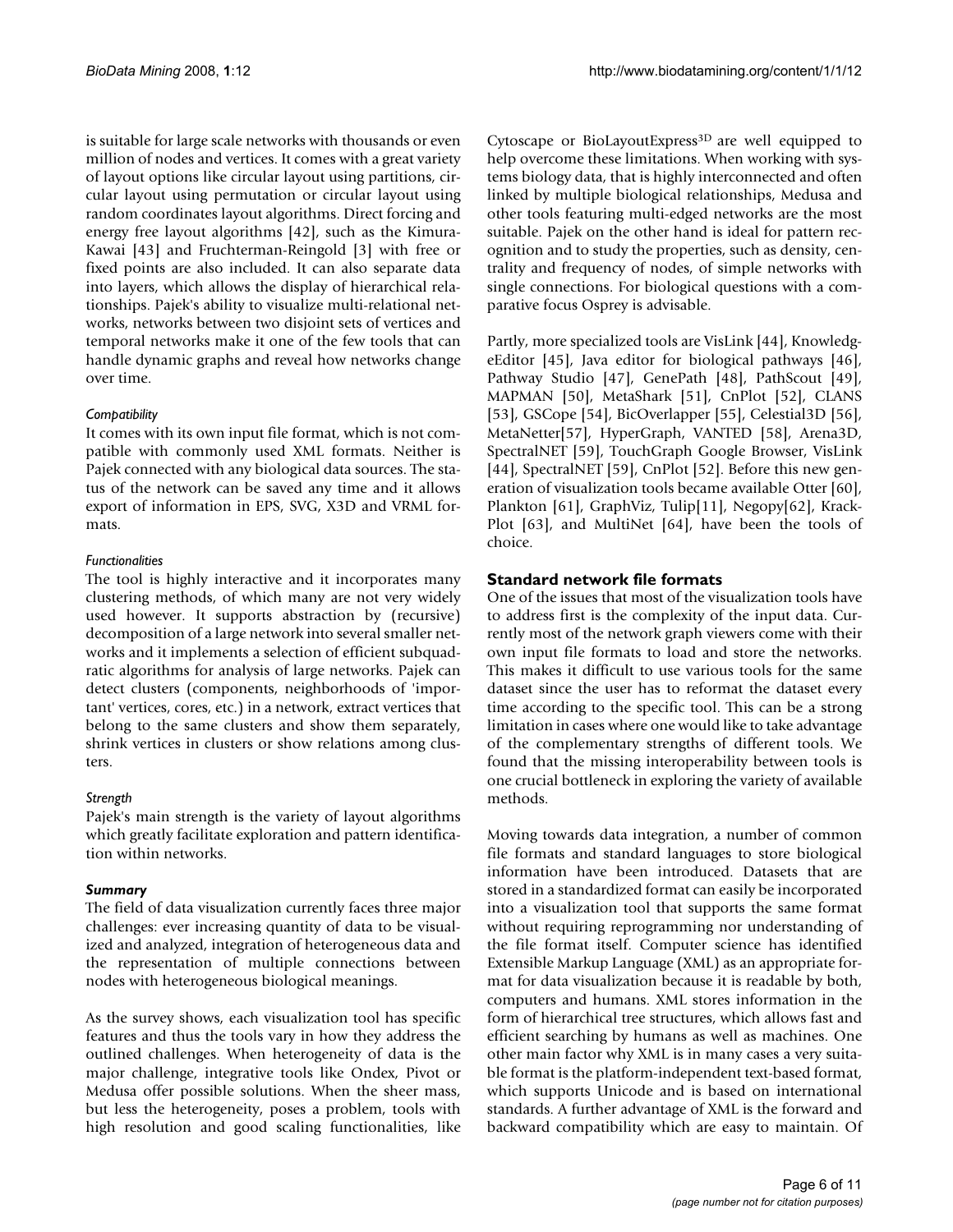course one of the drawbacks of XML schemas is that the inherent redundancy may affect application efficiency due to higher storage, transmission and processing costs.

In the following section we discuss the most widely used file formats and standard languages in bioinformatics and chemoinformatics. Many open-source XML-based languages, most notably BioPAX, SBML and PSI-MI, rely on a leveled approaches, meaning that they contain various levels of complexity and specificity. It is a choice of the user to specify the level required to represent the information in their dataset.

# *BioPAX [\[65](#page-9-44)]*

This "pathway language" is a collaborative effort to create a computer readable data exchange format for biological data. The language was developed to allow distribution, sharing and exchange of information between pathway databases in a standard format by using a specific controlled vocabulary for tagging. BioPAX is based on an ontology of concepts with attributes, which allows to make a more explicit use of the relations between concepts compared to other standards. It is most suitable for the description of protein-protein interactions, genetic interactions, gene regulatory, metabolic and signaling pathways. BioPAX is being developed in a series of levels incorporating different features in each round. The current version has the focus on metabolic networks and molecular interaction networks, were the next development level is trying to implement gene and DNA interactions, signal transduction and genetic interactions. BioPAX is the most expressive language and is based on a rich hierarchy, which as a trade-off can result in a high degree of computational complexity. Being a comparatively new language BioPAX is not yet supported by the majority of tools presented here.

## *SBML [\[66](#page-9-45),[67\]](#page-9-46)*

The acronym SBML stands for Systems Biology Markup Language and is a machine-readable format for describing qualitative and quantitative models of biochemical networks. The current version of SBML focuses on models for the analysis and simulation of basic biochemical networks. The next release will additionally incorporate the concept of model composition, the description of molecule complexes, layout information and spatial characteristics of the models. Many libraries and tools are available for parsing and editing SBML texts. Furthermore, several converters exist to convert SMBL into BioPAX and vice versa. Having started of as a language to describe biochemical reactions, SBML is now widely accepted and supported by over 100 different software systems worldwide, including systems for modeling and simulation, drawing and visualization tools and databases such as KEGG and BioCyc [[68\]](#page-10-0).

# *PSI-MI [[13\]](#page-8-12)*

PSI-MI stands for Proteomics Standards Initiative Interaction and is a machine readable format intended for the exchange, comparison and verification of proteomics data. There are many tools available for viewing and converting PSI-MI data. The main focus is the definition of molecular interactions such as protein-protein interactions, rather than the description of complete cellular models.

# *CML*

CML [[69](#page-10-1),[70\]](#page-10-2) is the acronym for Chemical Markup Language and is a language mainly developed to describe chemical concepts and information about molecules, reactions, spectra and analytical data, computational chemistry, chemical crystallography and materials.

# *CellML*

Cell Markup Language [[71\]](#page-10-3) is an XML-like machine-readable language mainly developed for the exchange of computer-based mathematical models. CellML was originally developed for biological applications, but later proved to be applicable also to other disciplines. It can incorporate mathematical metadata by leveraging existing languages, including MathML [\[72](#page-10-4)] and RDF [[73](#page-10-5)[,74](#page-10-6)]. CellML can hold information about data models, mathematic formulas and equations as well as metadata.

# *RDF*

The Resource Description Framework, RDF [\[73](#page-10-5),[74](#page-10-6)], is a language for the representation of information about resources on the World Wide Web. Since the World Wide Web moves towards semantic web structures, RDF was designed as a machine-readable XML-like language that describes networks. RDF tags employ a controlled RDF vocabulary. The idea behind RDF is the identification of Uniform Resource Identifiers (URIs) and the description of resources in terms of simple properties and property values.

BioPAX, SMBL and PSI MI are the three languages most applicable to biological data [\[75](#page-10-7)]. Out of them BioPAX has the richest hierarchy due to the advanced tagging vocabulary and has the most general approach. It spans a broad range of biological data including genetic interactions, interaction networks, small molecules as well as regulatory and metabolic pathways. PSI-MI is ideal to handle experimental data like molecular interactions and interaction networks. SBML, on the other hand, is better suited for the description of relationships and is mostly used in simulations. It is the language of choice when it comes to rate formulas and biochemical reactions. A more detailed, comparative evaluation of these most common three file formats can be found in a recent study [\[76](#page-10-8)].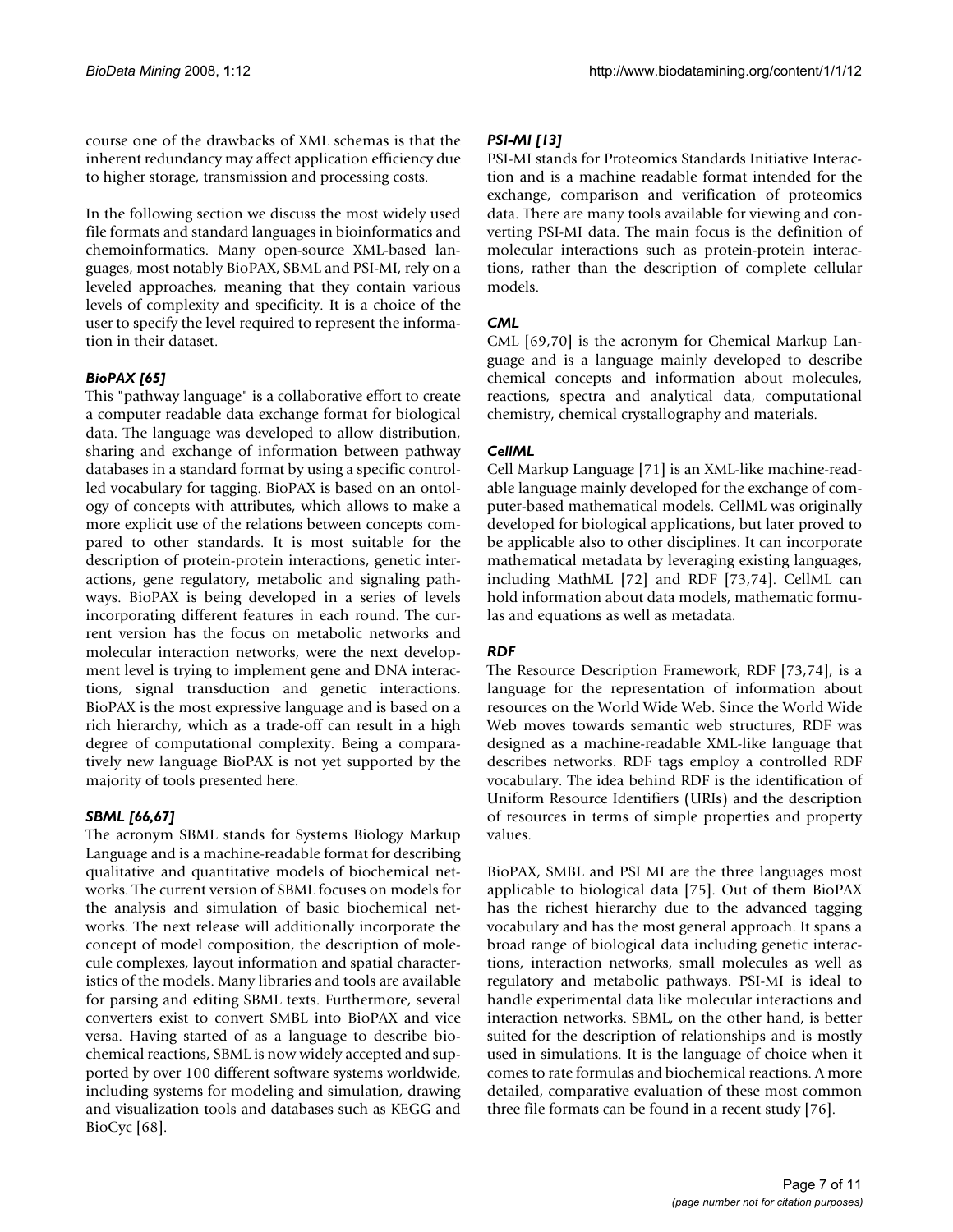# **Discussion**

Nowadays, biological projects and experiments become more complex and bigger in scope and data that are produced are magnitudes higher than in the past. The increasing use of high-throughput technologies multiplies the amount of data generated per experiments and rapidly increases the sizes of the databases. In the analysis step we can identify the visualization of data as an already major bottleneck. The pure amount of data and their heterogeneity pose a challenge for efficient visualization tools. The main goal of the visualization tools should be the intuitive representation of data to provide an efficient interpretation and to allow a hypothesis driven planning of the next experiment.

The tools represented in this review are applicable to a wide range of problems and their distinct features make them suitable for a wide range of applications. However, despite the continuous improvement of visualization algorithms, most existing visualization methods reach limitations in terms of user friendliness when thousands of nodes have to be analyzed and visualized. The majority of tools discussed in this review can cope with datasets of up to about 5000 nodes without compromising too severely on speed and user friendliness. Yet, results of large-scale systems biology experiments frequently exceed hundred thousands of data points today, and many existing visualization tools are not able to cope with these demands calling for a new generation of visualization tools.

In order to improve the scaling for big datasets most layout algorithms follow a heuristic approach instead of an exhaustive implementation. Despite the wealth of existing algorithms, the layout problem still remains one of the crucial bottlenecks in network visualization. Faster and more efficient algorithms are needed to bring especially large-scale networks into a form that can be easily understood and interpreted by the human brain. One way to circumvent the problem is parallelization of layout, clustering and graph theory algorithms that they can handle large networks. One solution could be the implementation of web services or libraries that outsource most of the computational effort and calculations to distant, powerful machines that can run many parallel jobs would greatly speed up the process of visualization and reduce the computational load on local computers. Another solution would be the way that these layout algorithms are written to be written in such a way that they can take advantage of the multi-core CPU or GPU technologies.

In addition, the extension of layout algorithms to encompass a third dimension would be one central step towards a new generation of visualization tools. This becomes more important in cases like pathway or heterogeneous data sets visualization. The extra dimension would allow a clearer structure and less cluttered views and could strongly facilitate a better navigation within the network. The extension of layout algorithms into three dimensions could thus render the representation of large-scale networks much more efficient, because 3D space minimizes the chance of crossover between two edges.

The third dimension would also offer an opportunity to fill a crucial gap in network data visualization; that is the representation of time. Currently, most network tools do not attempt to visualize time series data [\[42](#page-9-21)] and thus only produce a static snapshot of all the interactions happening in dynamic systems. Introducing the parameter time as an extra dimension into network visualization tools would thus achieve a more complete picture of complex and highly dynamic biological systems. Being able to investigate the dynamics of a system could provide breakthroughs in fields such as pathway analysis or the observation of interaction at different cell cycle time points.

The rapid growth of data calls for the incorporation of powerful filters into visualization tools. Filters that reduce the noise in a dataset and restrict the user's attention to a core set of nodes of a particular interest could greatly improve visualization. Similarly, more efficient and interactive graphical user interfaces (GUIs) would allow the user to visualize and explore relevant sub networks or limited areas of a whole network without having to sieve through vast data masses. To increase the performance of visualization tools further, efficient handling and allocation of memory is essential. This can be achieved by loading only the necessary parts of the graph into memory. In this way, the amount of data and the taxonomies that can be visualized can be rapidly increased. Of course, Graphical Process Units (GPUs) hardware performance increases over time, something that allows visualization tools to employ more resource demanding algorithms like those handling advanced graphics calculations.

The future generation of visualization tools should aim to reduce the gap between analysis and visualization. Most existing visualization tools only incorporate a limited number of data analysis functionalities, making it necessary to constantly switch between different applications. The user has to be aware of the variety of tools that are suitable to analyze his data and must switch between them. Information and data sharing between different tools has become a much simpler task due to standard file formats, which should be supported by newly developed visualization tools. Standard formats that are applicable to many different data types will be key features for the growing need to integrate heterogeneous data into a network. A true marriage of analysis and visualization, however, cannot be achieved merely by the support of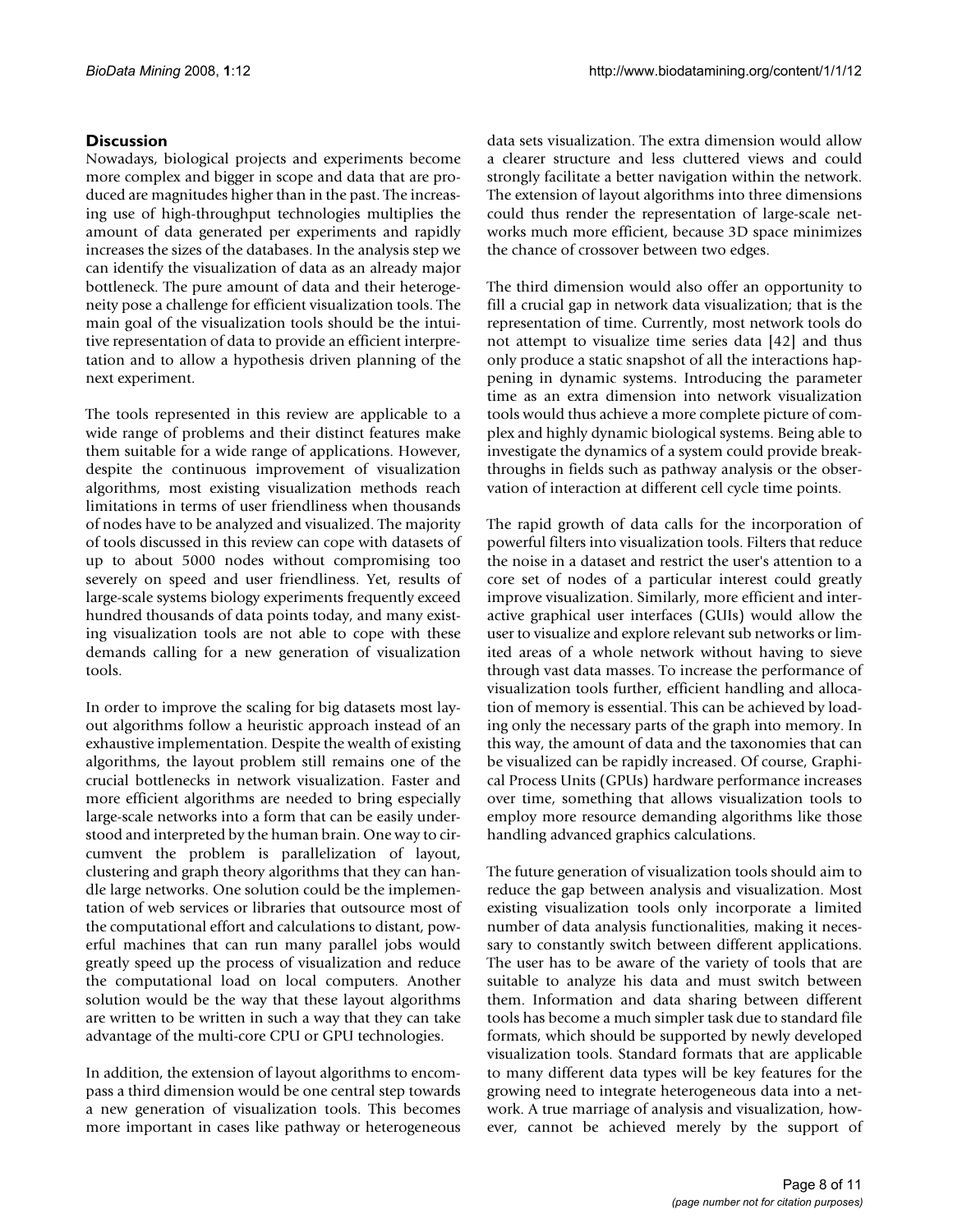multiple, standard file formats. Instead, future visualization applications should directly include several of the analytical functionalities that are available in the presented tools.

Ideally, the next generation of visualization tools should be able to present very heterogeneous data coming from databases, experiments and text-mining applications. They need to be able to visualize multi-edged networks, incorporate widely used clustering techniques, pattern recognition algorithms and statistical analysis methods. While technology evolves the visualization tools could explore the wider use of autostereoscopic 3D displays, which allow seeing three-dimensional images without the need of special glasses. A visualization tool designed to integrate most of the aforementioned functionalities would greatly simplify large-scale research in molecular biology and would significantly cut down time and effort spent on data processing and analysis.

In summary and to provide some concrete solutions to visualization tool challenges we suggest the following:

- Visualization should be able to load and save data using worldwide standard file formats.
- Incorporation of appropriate statistical analysis of the networks.
- Algorithms that allow comparative analysis of different networks.
- Implementation of libraries and services that allow layout algorithms to run in distant powerful computers.
- Efficient layout algorithms that are able to use multicore CPU technology.
- Algorithms that implement rendering and graphical calculations in GPU.
- Expansion of layout algorithms into 3D space especially for the visualization of pathway or heterogeneous data.

• Visualization of the network behavior and its changes over time. Such animations are currently possible using Flash technologies.

## **Competing interests**

The authors declare that they have no competing interests.

## **Authors' contributions**

GAP was the main author of the paper. He collected all of the necessary information for the review article and he combined the knowledge by comparing different tools between each other to find their their strengths and their weaknesses. A-LW was the main writer of the manuscript. RS was the scientific supervisor of this study. He contributed strongly in correcting and writing parts of the manuscript.

#### **References**

- <span id="page-8-0"></span>1. Lenzerini M: **Data Integration: A Theoretical Perspective.** *PODS 2002* 2002:243-246.
- <span id="page-8-1"></span>2. Hooper SD, Bork P: **[Medusa: a simple tool for interaction](http://www.ncbi.nlm.nih.gov/entrez/query.fcgi?cmd=Retrieve&db=PubMed&dopt=Abstract&list_uids=16188923) [graph analysis.](http://www.ncbi.nlm.nih.gov/entrez/query.fcgi?cmd=Retrieve&db=PubMed&dopt=Abstract&list_uids=16188923)** *Bioinformatics* 2005, **21(24):**4432-4433.
- <span id="page-8-2"></span>3. Fruchterman TMJ, Reingold EM: **Graph Drawing by Force-Directed Placement.** *Software, Practice and Experience* 1991, **21:**1129-1164.
- <span id="page-8-3"></span>4. von Mering C, Jensen LJ, Kuhn M, Chaffron S, Doerks T, Krüger B, Snel B, Bork P: **[STRING 7-recent developments in the integra](http://www.ncbi.nlm.nih.gov/entrez/query.fcgi?cmd=Retrieve&db=PubMed&dopt=Abstract&list_uids=17098935)[tion and prediction of protein interactions.](http://www.ncbi.nlm.nih.gov/entrez/query.fcgi?cmd=Retrieve&db=PubMed&dopt=Abstract&list_uids=17098935)** *Nucleic Acids Res* 2006, **35(D358-62):**.
- <span id="page-8-4"></span>5. Kuhn M, von Mering C, Campillos M, Jensen LJ, Bork P: **[STITCH:](http://www.ncbi.nlm.nih.gov/entrez/query.fcgi?cmd=Retrieve&db=PubMed&dopt=Abstract&list_uids=18084021) [interaction networks of chemicals and proteins.](http://www.ncbi.nlm.nih.gov/entrez/query.fcgi?cmd=Retrieve&db=PubMed&dopt=Abstract&list_uids=18084021)** *Nucleic Acids Res* 2008:D684-688.
- <span id="page-8-5"></span>6. Shannon P, Markiel A, Ozier O, Baliga NS, Wang JT, Ramage D, Amin N, Schwikowski B, Ideker T: **[Cytoscape: a software environment](http://www.ncbi.nlm.nih.gov/entrez/query.fcgi?cmd=Retrieve&db=PubMed&dopt=Abstract&list_uids=14597658) [for integrated models of biomolecular interaction networks.](http://www.ncbi.nlm.nih.gov/entrez/query.fcgi?cmd=Retrieve&db=PubMed&dopt=Abstract&list_uids=14597658)** *Genome Res* 2003, **13(11):**2498-2504.
- <span id="page-8-6"></span>7. Freeman TC, Goldovsky L, Brosch M, van Dongen S, Maziere P, Grocock RJ, Freilich S, Thornton J, Enright AJ: **[Construction, visualisa](http://www.ncbi.nlm.nih.gov/entrez/query.fcgi?cmd=Retrieve&db=PubMed&dopt=Abstract&list_uids=17967053)[tion, and clustering of transcription networks from](http://www.ncbi.nlm.nih.gov/entrez/query.fcgi?cmd=Retrieve&db=PubMed&dopt=Abstract&list_uids=17967053) [microarray expression data.](http://www.ncbi.nlm.nih.gov/entrez/query.fcgi?cmd=Retrieve&db=PubMed&dopt=Abstract&list_uids=17967053)** *PLoS computational biology* 2007, **3(10):**2032-2042.
- <span id="page-8-7"></span>8. Breitkreutz : **[Osprey: a network visualization system.](http://www.ncbi.nlm.nih.gov/entrez/query.fcgi?cmd=Retrieve&db=PubMed&dopt=Abstract&list_uids=12620107)** *Genome Biol* 2003, **4(3):**R22.
- <span id="page-8-8"></span>9. **The BioGrid.** .
- <span id="page-8-9"></span>10. Iragne F, Nikolski M, Mathieu B, Auber D, Sherman D: **[ProViz: pro](http://www.ncbi.nlm.nih.gov/entrez/query.fcgi?cmd=Retrieve&db=PubMed&dopt=Abstract&list_uids=15347570)[tein interaction visualization and exploration.](http://www.ncbi.nlm.nih.gov/entrez/query.fcgi?cmd=Retrieve&db=PubMed&dopt=Abstract&list_uids=15347570)** *Bioinformatics* 2005, **21(2):**272-274.
- <span id="page-8-10"></span>11. Auber D: **Tulip: A huge graph visualisation framework.** *Mathematics and Visualization* 2003:105-126.
- <span id="page-8-11"></span>12. Frick A, Ludwig A, Mehldan H: **A fast adaptive layout algorithm for undirected graphs.** *Proceedings of Workshop on Graph Drawing 94, LNCS* 1994:389-403.
- <span id="page-8-12"></span>13. Hermjakob H, Montecchi-Palazzi L, Bader G, Wojcik J, Salwinski L, Ceol A, Moore S, Orchard S, Sarkans U, von Mering C, Roechert B, Poux S, Jung E, Mersch H, Kersey P, Lappe M, Li Y, Zeng R, Rana D, Nikolski M, Husi H, Brun C, Shanker K, Grant SG, Sander C, Bork P, Zhu W, Pandey A, Brazma A, Jacq B, Vidal M, Sherman D, Legrain P, Cesareni G, Xenarios I, Eisenberg D, Steipe B, Hogue C, Apweiler R: **[The HUPO PSI's molecular interaction format – a commu](http://www.ncbi.nlm.nih.gov/entrez/query.fcgi?cmd=Retrieve&db=PubMed&dopt=Abstract&list_uids=14755292)nity standard for the representation of protein interaction [data.](http://www.ncbi.nlm.nih.gov/entrez/query.fcgi?cmd=Retrieve&db=PubMed&dopt=Abstract&list_uids=14755292)** *Nat Biotechnol* 2004, **22(2):**177-183.
- <span id="page-8-13"></span>14. Hermjakob H, Montecchi-Palazzi L, Lewington C, Mudali S, Kerrien S, Orchard S, Vingron M, Roechert B, Roepstorff P, Valencia A, Margalit H, Armstrong J, Bairoch A, Cesareni G, Sherman D, Apweiler R: **[IntAct: an open source molecular interaction database.](http://www.ncbi.nlm.nih.gov/entrez/query.fcgi?cmd=Retrieve&db=PubMed&dopt=Abstract&list_uids=14681455)** *Nucleic Acids Res* 2004:D452-455.
- <span id="page-8-14"></span>15. Köhler J, Rawlings C, Verrier P, Mitchell R, Skusa A, Rüegg A, Philippi S: **Linking experimental results, biological networks and sequence analysis methods using Ontologies and Generalized Data Structures.** In *Silico Biol* 2004, **5(1):**33-44. (Ontology and Genome, Manuscript number in online journal: 0005.)
- 16. Köhler JBJ, Taubert Jan, Specht Michael, Skusa Andre, Rüegg Alexander, Rawlings Chris, Verrier Paul, Philipp Stephan: **[Graph-based](http://www.ncbi.nlm.nih.gov/entrez/query.fcgi?cmd=Retrieve&db=PubMed&dopt=Abstract&list_uids=16533819) [analysis and visualization of experimental results with](http://www.ncbi.nlm.nih.gov/entrez/query.fcgi?cmd=Retrieve&db=PubMed&dopt=Abstract&list_uids=16533819) [ONDEX.](http://www.ncbi.nlm.nih.gov/entrez/query.fcgi?cmd=Retrieve&db=PubMed&dopt=Abstract&list_uids=16533819)** *Bioinformatics* 2006, **22(11):**1383-1390.
- <span id="page-8-15"></span>17. Skusa A, Rüegg A, Köhler J: **[Extraction of biological networks](http://www.ncbi.nlm.nih.gov/entrez/query.fcgi?cmd=Retrieve&db=PubMed&dopt=Abstract&list_uids=16212774) [from scientific literature.](http://www.ncbi.nlm.nih.gov/entrez/query.fcgi?cmd=Retrieve&db=PubMed&dopt=Abstract&list_uids=16212774)** *Briefings in Bioinformatics* 2005, **6(3):**.
- <span id="page-8-16"></span>18. Matys V, Fricke E, Geffers R, Gossling E, Haubrock M, Hehl R, Hornischer K, Karas D, Kel AE, Kel-Margoulis OV, Kloos DU, Land S, Lewicki-Potapov B, Michael H, Munch R, Reuter I, Rotert S, Saxel H, Scheer M, Thiele S, Wingender E: **[TRANSFAC: transcriptional](http://www.ncbi.nlm.nih.gov/entrez/query.fcgi?cmd=Retrieve&db=PubMed&dopt=Abstract&list_uids=12520026) [regulation, from patterns to profiles.](http://www.ncbi.nlm.nih.gov/entrez/query.fcgi?cmd=Retrieve&db=PubMed&dopt=Abstract&list_uids=12520026)** *Nucleic Acids Res* 2003, **31(1):**374-378.
- 19. Wingender E, Chen X, Hehl R, Karas H, Liebich I, Matys V, Meinhardt T, Pruss M, Reuter I, Schacherer F: **[TRANSFAC: an integrated](http://www.ncbi.nlm.nih.gov/entrez/query.fcgi?cmd=Retrieve&db=PubMed&dopt=Abstract&list_uids=10592259)**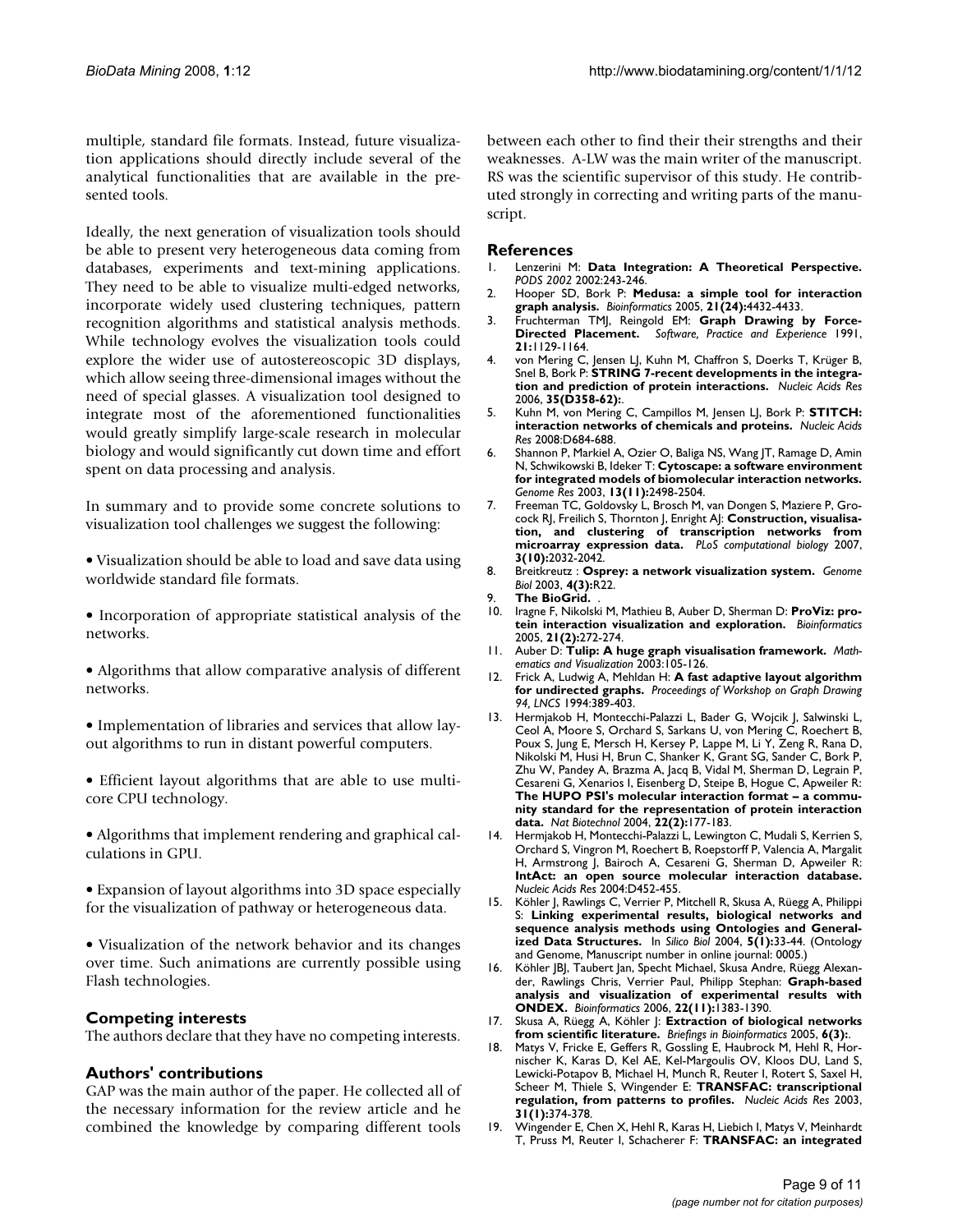**[system for gene expression regulation.](http://www.ncbi.nlm.nih.gov/entrez/query.fcgi?cmd=Retrieve&db=PubMed&dopt=Abstract&list_uids=10592259)** *Nucleic Acids Res* 2000, **28(1):**316-319.

- <span id="page-9-0"></span>20. Wingender E, Dietze P, Karas H, Knuppel R: **[TRANSFAC: a data](http://www.ncbi.nlm.nih.gov/entrez/query.fcgi?cmd=Retrieve&db=PubMed&dopt=Abstract&list_uids=8594589)[base on transcription factors and their DNA binding sites.](http://www.ncbi.nlm.nih.gov/entrez/query.fcgi?cmd=Retrieve&db=PubMed&dopt=Abstract&list_uids=8594589)** *Nucleic Acids Res* 1996, **24(1):**238-241.
- <span id="page-9-1"></span>21. Krull M, Voss N, Choi C, Pistor S, Potapov A, Wingender E: **[TRANS-](http://www.ncbi.nlm.nih.gov/entrez/query.fcgi?cmd=Retrieve&db=PubMed&dopt=Abstract&list_uids=12519957)[PATH: an integrated database on signal transduction and a](http://www.ncbi.nlm.nih.gov/entrez/query.fcgi?cmd=Retrieve&db=PubMed&dopt=Abstract&list_uids=12519957) [tool for array analysis.](http://www.ncbi.nlm.nih.gov/entrez/query.fcgi?cmd=Retrieve&db=PubMed&dopt=Abstract&list_uids=12519957)** *Nucleic Acids Res* 2003, **31(1):**97-100.
- <span id="page-9-2"></span>22. Krull M, Pistor S, Voss N, Kel A, Reuter I, Kronenberg D, Michael H, Schwarzer K, Potapov A, Choi C, Kel-Margoulis O, Wingender E: **[TRANSPATH: an information resource for storing and visu](http://www.ncbi.nlm.nih.gov/entrez/query.fcgi?cmd=Retrieve&db=PubMed&dopt=Abstract&list_uids=16381929)alizing signaling pathways and their pathological aberra[tions.](http://www.ncbi.nlm.nih.gov/entrez/query.fcgi?cmd=Retrieve&db=PubMed&dopt=Abstract&list_uids=16381929)** *Nucleic Acids Res* 2006:D546-551.
- <span id="page-9-3"></span>23. Degtyarenko K, de Matos P, Ennis M, Hastings J, Zbinden M, McNaught A, Alcantara R, Darsow M, Guedj M, Ashburner M: **[ChEBI: a database and ontology for chemical entities of bio](http://www.ncbi.nlm.nih.gov/entrez/query.fcgi?cmd=Retrieve&db=PubMed&dopt=Abstract&list_uids=17932057)[logical interest.](http://www.ncbi.nlm.nih.gov/entrez/query.fcgi?cmd=Retrieve&db=PubMed&dopt=Abstract&list_uids=17932057)** *Nucleic Acids Res* 2008:D344-350.
- <span id="page-9-4"></span>24. Ashburner M, Ball CA, Blake JA, Botstein D, Butler H, Cherry JM, Davis AP, Dolinski K, Dwight SS, Eppig JT, Harris MA, Hill DP, Issel-Tarver L, Kasarskis A, Lewis S, Matese JC, Richardson JE, Ringwald M, Rubin GM, Sherlock G: **[Gene ontology: tool for the unification](http://www.ncbi.nlm.nih.gov/entrez/query.fcgi?cmd=Retrieve&db=PubMed&dopt=Abstract&list_uids=10802651) [of biology. The Gene Ontology Consortium.](http://www.ncbi.nlm.nih.gov/entrez/query.fcgi?cmd=Retrieve&db=PubMed&dopt=Abstract&list_uids=10802651)** *Nat Genet* 2000, **25(1):**25-29.
- <span id="page-9-5"></span>25. Kanehisa M, Goto S: **[KEGG: kyoto encyclopedia of genes and](http://www.ncbi.nlm.nih.gov/entrez/query.fcgi?cmd=Retrieve&db=PubMed&dopt=Abstract&list_uids=10592173) [genomes.](http://www.ncbi.nlm.nih.gov/entrez/query.fcgi?cmd=Retrieve&db=PubMed&dopt=Abstract&list_uids=10592173)** *Nucleic Acids Res* 2000, **28(1):**27-30.
- 26. Ogata H, Goto S, Sato K, Fujibuchi W, Bono H, Kanehisa M: **[KEGG:](http://www.ncbi.nlm.nih.gov/entrez/query.fcgi?cmd=Retrieve&db=PubMed&dopt=Abstract&list_uids=9847135) [Kyoto Encyclopedia of Genes and Genomes.](http://www.ncbi.nlm.nih.gov/entrez/query.fcgi?cmd=Retrieve&db=PubMed&dopt=Abstract&list_uids=9847135)** *Nucleic Acids Res* 1999, **27(1):**29-34.
- <span id="page-9-6"></span>27. Kanehisa M, Goto S, Kawashima S, Okuno Y, Hattori M: **[The KEGG](http://www.ncbi.nlm.nih.gov/entrez/query.fcgi?cmd=Retrieve&db=PubMed&dopt=Abstract&list_uids=14681412) [resource for deciphering the genome.](http://www.ncbi.nlm.nih.gov/entrez/query.fcgi?cmd=Retrieve&db=PubMed&dopt=Abstract&list_uids=14681412)** *Nucleic Acids Res* 2004:D277-280.
- <span id="page-9-7"></span>28. Button DK, Gartland KM, Ball LD, Natanson L, Gartland JS, Lyon GD: **[DRASTIC – INSIGHTS: querying information in a plant gene](http://www.ncbi.nlm.nih.gov/entrez/query.fcgi?cmd=Retrieve&db=PubMed&dopt=Abstract&list_uids=16381965) [expression database.](http://www.ncbi.nlm.nih.gov/entrez/query.fcgi?cmd=Retrieve&db=PubMed&dopt=Abstract&list_uids=16381965)** *Nucleic Acids Res* 2006:D712-716.
- <span id="page-9-8"></span>29. Bairoch A: **[The ENZYME database in 2000.](http://www.ncbi.nlm.nih.gov/entrez/query.fcgi?cmd=Retrieve&db=PubMed&dopt=Abstract&list_uids=10592255)** *Nucleic Acids Res* 2000, **28(1):**304-305.
- <span id="page-9-9"></span>30. Karp PD, Paley S, Romero P: **[The Pathway Tools software.](http://www.ncbi.nlm.nih.gov/entrez/query.fcgi?cmd=Retrieve&db=PubMed&dopt=Abstract&list_uids=12169551)** *Bioinformatics* 2002, **18(Suppl 1):**S225-232.
- <span id="page-9-10"></span>31. Bruskiewich , Coe E-HJ-P, McCouch S, Polacco M, Stein L, Vincent L, Ware D: **The Plant Ontology™ Consortium and Plant Ontologies.** *Comparative and Functional Genomics* 2002, **3(2):**137-142.
- <span id="page-9-11"></span>32. Shojania KG, Olmsted RN: **[Searching the health care literature](http://www.ncbi.nlm.nih.gov/entrez/query.fcgi?cmd=Retrieve&db=PubMed&dopt=Abstract&list_uids=11988716) [efficiently: from clinical decision-making to continuing edu](http://www.ncbi.nlm.nih.gov/entrez/query.fcgi?cmd=Retrieve&db=PubMed&dopt=Abstract&list_uids=11988716)[cation.](http://www.ncbi.nlm.nih.gov/entrez/query.fcgi?cmd=Retrieve&db=PubMed&dopt=Abstract&list_uids=11988716)** *Am J Infect Control* 2002, **30(3):**187-195.
- <span id="page-9-12"></span>33. Demir OB E, Dogrusoz U, Gursoy A, Nisanci G, Cetin-Atalay R, Ozturk M: **[PATIKA: An Integrated Visual Environment for](http://www.ncbi.nlm.nih.gov/entrez/query.fcgi?cmd=Retrieve&db=PubMed&dopt=Abstract&list_uids=12117798) [Collaborative Construction and Analysis of Cellular Path](http://www.ncbi.nlm.nih.gov/entrez/query.fcgi?cmd=Retrieve&db=PubMed&dopt=Abstract&list_uids=12117798)[ways.](http://www.ncbi.nlm.nih.gov/entrez/query.fcgi?cmd=Retrieve&db=PubMed&dopt=Abstract&list_uids=12117798)** *Bioinformatics* 2002, **18:**996-1003.
- <span id="page-9-13"></span>34. Maglott D, Ostell Jim, Pruitt Kim D, Tatusova T: **[Entrez Gene:](http://www.ncbi.nlm.nih.gov/entrez/query.fcgi?cmd=Retrieve&db=PubMed&dopt=Abstract&list_uids=15608257) [gene-centered information at NCBI.](http://www.ncbi.nlm.nih.gov/entrez/query.fcgi?cmd=Retrieve&db=PubMed&dopt=Abstract&list_uids=15608257)** *Nucleic Acids Res* 2005, **33:**D54-D58.
- <span id="page-9-14"></span>35. Consortium. U: **[The Universal Protein Resource \(UniProt\).](http://www.ncbi.nlm.nih.gov/entrez/query.fcgi?cmd=Retrieve&db=PubMed&dopt=Abstract&list_uids=18045787)** *Nucleic Acids Res* 2007, **36:**D190-D195.
- <span id="page-9-15"></span>36. Wheeler DL, Chappey C, Lash AE, Leipe DD, Madden TL, Schuler GD, Tatusova TA, Rapp BA: **[Database resources of the National](http://www.ncbi.nlm.nih.gov/entrez/query.fcgi?cmd=Retrieve&db=PubMed&dopt=Abstract&list_uids=10592169) [Center for Biotechnology Information.](http://www.ncbi.nlm.nih.gov/entrez/query.fcgi?cmd=Retrieve&db=PubMed&dopt=Abstract&list_uids=10592169)** *Nucleic Acids Res* 2000, **28(1):**10-14.
- <span id="page-9-16"></span>37. Peri JDJN, Amanchy TK R, Jonnalagadda CK, Surendranath V, Niranjan V, Muthusamy B, Gandhi TK, Gronborg M, Ibarrola N, Deshpande N, Shanker K, Shivashankar HN, Rashmi BP, Ramya MA, Zhao Z, Chandrika KN, Padma N, Harsha HC, Yatish AJ, Kavitha MP, Menezes M, Choudhury DR, Suresh S, Ghosh N, Saravana R, Chandran S, Krishna S, Joy M, Anand SK, Madavan V, Joseph A, Wong GW, Schiemann WP, Constantinescu SN, Huang L, Khosravi-Far R, Steen H, Tewari M, Ghaffari S, Blobe GC, Dang CV, Garcia JG, Pevsner J, Jensen ON, Roepstorff P, Deshpande KS, Chinnaiyan AM, Hamosh A, Chakravarti A, Pandey A: **Development of human protein reference database as an initial platform for approaching systems biology in humans.** *Genome Res* 2003, **31(10):**2363-2371.
- <span id="page-9-17"></span>38. Vastrik I, D'Eustachio P, Schmidt E, Joshi-Tope G, Gopinath G, Croft D, de Bono B, Gillespie M, Jassal B, Lewis S, Matthews L, Wu G, Birney E, Stein L: **[Reactome: a knowledge base of biologic path](http://www.ncbi.nlm.nih.gov/entrez/query.fcgi?cmd=Retrieve&db=PubMed&dopt=Abstract&list_uids=17367534)[ways and processes.](http://www.ncbi.nlm.nih.gov/entrez/query.fcgi?cmd=Retrieve&db=PubMed&dopt=Abstract&list_uids=17367534)** *Genome Biol* 2007, **8(3):**R39.
- <span id="page-9-18"></span>39. Joshi-Tope G, Gillespie M, Vastrik I, D'Eustachio P, Schmidt E, de Bono B, Jassal B, Gopinath GR, Wu GR, Matthews L, Lewis S, Birney

E, Stein L: **[Reactome: a knowledgebase of biological pathways.](http://www.ncbi.nlm.nih.gov/entrez/query.fcgi?cmd=Retrieve&db=PubMed&dopt=Abstract&list_uids=15608231)** *Nucleic Acids Res* 2005:D428-432.

- <span id="page-9-19"></span>40. Nir Orlev RS, Yosef Shiloh: **PIVOT: protein interactions visualization tool.** *Bioinformatics* 2003.
- <span id="page-9-20"></span>41. Batagelj V, Mrvar A: **Pajek – Program for Large Network Analysis.** *Connections* 1998, **21:**47-57.
- <span id="page-9-21"></span>42. Suderman M, Hallett M: **[Tools for visually exploring biological](http://www.ncbi.nlm.nih.gov/entrez/query.fcgi?cmd=Retrieve&db=PubMed&dopt=Abstract&list_uids=17720984) [networks.](http://www.ncbi.nlm.nih.gov/entrez/query.fcgi?cmd=Retrieve&db=PubMed&dopt=Abstract&list_uids=17720984)** *Bioinformatics* 2007, **23(20):**2651-2659.
- <span id="page-9-22"></span>43. Kamada T, Kawai S: **An algorithm for drawing general undirected graphs.** *Information Processing Letters* 1989, **31:**7-15.
- <span id="page-9-23"></span>44. Collins C, Carpendale S: **[VisLink: revealing relationships](http://www.ncbi.nlm.nih.gov/entrez/query.fcgi?cmd=Retrieve&db=PubMed&dopt=Abstract&list_uids=17968064) [amongst visualizations.](http://www.ncbi.nlm.nih.gov/entrez/query.fcgi?cmd=Retrieve&db=PubMed&dopt=Abstract&list_uids=17968064)** *IEEE Trans Vis Comput Graph* 2007, **13(6):**1192-1199.
- <span id="page-9-24"></span>45. Toyoda T, Konagaya A: **[KnowledgeEditor: a new tool for inter](http://www.ncbi.nlm.nih.gov/entrez/query.fcgi?cmd=Retrieve&db=PubMed&dopt=Abstract&list_uids=12584137)[active modeling and analyzing biological pathways based on](http://www.ncbi.nlm.nih.gov/entrez/query.fcgi?cmd=Retrieve&db=PubMed&dopt=Abstract&list_uids=12584137) [microarray data.](http://www.ncbi.nlm.nih.gov/entrez/query.fcgi?cmd=Retrieve&db=PubMed&dopt=Abstract&list_uids=12584137)** *Bioinformatics* 2003, **19(3):**433-434.
- <span id="page-9-25"></span>46. Trost E, Hackl H, Maurer M, Trajanoski Z: **[Java editor for biologi](http://www.ncbi.nlm.nih.gov/entrez/query.fcgi?cmd=Retrieve&db=PubMed&dopt=Abstract&list_uids=12691997)[cal pathways.](http://www.ncbi.nlm.nih.gov/entrez/query.fcgi?cmd=Retrieve&db=PubMed&dopt=Abstract&list_uids=12691997)** *Bioinformatics* 2003, **19(6):**786-787.
- <span id="page-9-26"></span>47. Nikitin A, Egorov S, Daraselia N, Mazo I: **[Pathway studio – the](http://www.ncbi.nlm.nih.gov/entrez/query.fcgi?cmd=Retrieve&db=PubMed&dopt=Abstract&list_uids=14594725) [analysis and navigation of molecular networks.](http://www.ncbi.nlm.nih.gov/entrez/query.fcgi?cmd=Retrieve&db=PubMed&dopt=Abstract&list_uids=14594725)** *Bioinformatics* 2003, **19(16):**2155-2157.
- <span id="page-9-27"></span>48. Zupan B, Demsar J, Bratko I, Juvan P, Halter JA, Kuspa A, Shaulsky G: **[GenePath: a system for automated construction of genetic](http://www.ncbi.nlm.nih.gov/entrez/query.fcgi?cmd=Retrieve&db=PubMed&dopt=Abstract&list_uids=12584124) [networks from mutant data.](http://www.ncbi.nlm.nih.gov/entrez/query.fcgi?cmd=Retrieve&db=PubMed&dopt=Abstract&list_uids=12584124)** *Bioinformatics* 2003, **19(3):**383-389.
- <span id="page-9-28"></span>49. Minch EM, de Rinaldis MS: **[pathSCOUT TM: exploration and](http://www.ncbi.nlm.nih.gov/entrez/query.fcgi?cmd=Retrieve&db=PubMed&dopt=Abstract&list_uids=12584136)** [analysis of biochemical pathways.](http://www.ncbi.nlm.nih.gov/entrez/query.fcgi?cmd=Retrieve&db=PubMed&dopt=Abstract&list_uids=12584136) **19(3):**431-432.
- <span id="page-9-29"></span>50. Thimm O, Blasing O, Gibon Y, Nagel A, Meyer S, Kruger P, Selbig J, Muller LA, Rhee SY, Stitt M: **[MAPMAN: a user-driven tool to dis](http://www.ncbi.nlm.nih.gov/entrez/query.fcgi?cmd=Retrieve&db=PubMed&dopt=Abstract&list_uids=14996223)**play genomics data sets onto diagrams of metabolic path-<br>ways and other biological processes. Plant J 2004, [ways and other biological processes.](http://www.ncbi.nlm.nih.gov/entrez/query.fcgi?cmd=Retrieve&db=PubMed&dopt=Abstract&list_uids=14996223) **37(6):**914-939.
- <span id="page-9-30"></span>51. Hyland C, Pinney JW, McConkey GA, Westhead DR: **[metaSHARK:](http://www.ncbi.nlm.nih.gov/entrez/query.fcgi?cmd=Retrieve&db=PubMed&dopt=Abstract&list_uids=16845107) [a WWW platform for interactive exploration of metabolic](http://www.ncbi.nlm.nih.gov/entrez/query.fcgi?cmd=Retrieve&db=PubMed&dopt=Abstract&list_uids=16845107) [networks.](http://www.ncbi.nlm.nih.gov/entrez/query.fcgi?cmd=Retrieve&db=PubMed&dopt=Abstract&list_uids=16845107)** *Nucleic Acids Res* 2006:W725-728.
- <span id="page-9-31"></span>52. Batada NN: **[CNplot: visualizing pre-clustered networks.](http://www.ncbi.nlm.nih.gov/entrez/query.fcgi?cmd=Retrieve&db=PubMed&dopt=Abstract&list_uids=14871859)** *Bioinformatics* 2004, **20(9):**1455-1456.
- <span id="page-9-32"></span>53. Frickey T, Lupas A: **[CLANS: a Java application for visualizing](http://www.ncbi.nlm.nih.gov/entrez/query.fcgi?cmd=Retrieve&db=PubMed&dopt=Abstract&list_uids=15284097) [protein families based on pairwise similarity.](http://www.ncbi.nlm.nih.gov/entrez/query.fcgi?cmd=Retrieve&db=PubMed&dopt=Abstract&list_uids=15284097)** *Bioinformatics* 2004, **20(18):**3702-3704.
- <span id="page-9-33"></span>54. Toyoda T, Mochizuki Y, Konagaya A: **[GSCope: a clipped fisheye](http://www.ncbi.nlm.nih.gov/entrez/query.fcgi?cmd=Retrieve&db=PubMed&dopt=Abstract&list_uids=12584139) [viewer effective for highly complicated biomolecular net](http://www.ncbi.nlm.nih.gov/entrez/query.fcgi?cmd=Retrieve&db=PubMed&dopt=Abstract&list_uids=12584139)[work graphs.](http://www.ncbi.nlm.nih.gov/entrez/query.fcgi?cmd=Retrieve&db=PubMed&dopt=Abstract&list_uids=12584139)** *Bioinformatics* 2003, **19(3):**437-438.
- <span id="page-9-34"></span>55. Santamaria R, Theron R, Quintales L: **[BicOverlapper: a tool for](http://www.ncbi.nlm.nih.gov/entrez/query.fcgi?cmd=Retrieve&db=PubMed&dopt=Abstract&list_uids=18321885) [bicluster visualization.](http://www.ncbi.nlm.nih.gov/entrez/query.fcgi?cmd=Retrieve&db=PubMed&dopt=Abstract&list_uids=18321885)** *Bioinformatics* 2008, **24(9):**1212-1213.
- <span id="page-9-35"></span>56. Loh AM, Wiltshire S, Emery J, Carter KW, Palmer LJ: **[Celestial3D:](http://www.ncbi.nlm.nih.gov/entrez/query.fcgi?cmd=Retrieve&db=PubMed&dopt=Abstract&list_uids=18346980) [a novel method for 3D visualization of familial data.](http://www.ncbi.nlm.nih.gov/entrez/query.fcgi?cmd=Retrieve&db=PubMed&dopt=Abstract&list_uids=18346980)** *Bioinformatics* 2008, **24(9):**1210-1211.
- <span id="page-9-36"></span>57. Jourdan F, Breitling R, Barrett MP, Gilbert D: **[MetaNetter: infer](http://www.ncbi.nlm.nih.gov/entrez/query.fcgi?cmd=Retrieve&db=PubMed&dopt=Abstract&list_uids=18003642)[ence and visualization of high-resolution metabolomic net](http://www.ncbi.nlm.nih.gov/entrez/query.fcgi?cmd=Retrieve&db=PubMed&dopt=Abstract&list_uids=18003642)[works.](http://www.ncbi.nlm.nih.gov/entrez/query.fcgi?cmd=Retrieve&db=PubMed&dopt=Abstract&list_uids=18003642)** *Bioinformatics* 2008, **24(1):**143-145.
- <span id="page-9-37"></span>58. Junker BH, Klukas C, Schreiber F: **[VANTED: a system for](http://www.ncbi.nlm.nih.gov/entrez/query.fcgi?cmd=Retrieve&db=PubMed&dopt=Abstract&list_uids=16519817) [advanced data analysis and visualization in the context of](http://www.ncbi.nlm.nih.gov/entrez/query.fcgi?cmd=Retrieve&db=PubMed&dopt=Abstract&list_uids=16519817) [biological networks.](http://www.ncbi.nlm.nih.gov/entrez/query.fcgi?cmd=Retrieve&db=PubMed&dopt=Abstract&list_uids=16519817)** *BMC Bioinformatics* 2006, **7:**109.
- <span id="page-9-38"></span>59. Forman JJ, Clemons PA, Schreiber SL, Haggarty SJ: **[SpectralNET –](http://www.ncbi.nlm.nih.gov/entrez/query.fcgi?cmd=Retrieve&db=PubMed&dopt=Abstract&list_uids=16236170) [an application for spectral graph analysis and visualization.](http://www.ncbi.nlm.nih.gov/entrez/query.fcgi?cmd=Retrieve&db=PubMed&dopt=Abstract&list_uids=16236170)** *BMC Bioinformatics* 2005, **6:**260.
- <span id="page-9-39"></span>Huffaker BNE, Claffy K: Otter: A general-purpose network vis**ualization tool.** *International Networking Conference (INET)* 1999.
- <span id="page-9-40"></span>61. Becker SGE Richard A, Wilks Allan R: *IEEE Transactions on Visualization and Computer Graphics* 1995, **1(1):**16-21.
- <span id="page-9-41"></span>62. Kim JI, Palmore JA: **[Personal networks and the adoption of fam](http://www.ncbi.nlm.nih.gov/entrez/query.fcgi?cmd=Retrieve&db=PubMed&dopt=Abstract&list_uids=12313497)[ily planning in rural Korea.](http://www.ncbi.nlm.nih.gov/entrez/query.fcgi?cmd=Retrieve&db=PubMed&dopt=Abstract&list_uids=12313497)** *Ingu Pogon Nonjip* 1984, **4(2):**125-145.
- <span id="page-9-42"></span>63. Krackhardt DaJBaCM: **KrackPlot 3.0: An Improved Network Drawing Program.** *Connections* 1994, **17:**53-55.
- <span id="page-9-43"></span>64. Seary AaWR: **Network Analysis with MultiNet.".** *International Network for Social Network Analysis* 2002.
- <span id="page-9-44"></span>65. BioPAX Working group: **BioPAX-biological pathways exchange language.** *Version 10 Documentation* 2004.
- <span id="page-9-45"></span>66. Finney A, Hucka M: **[Systems biology markup language: Level 2](http://www.ncbi.nlm.nih.gov/entrez/query.fcgi?cmd=Retrieve&db=PubMed&dopt=Abstract&list_uids=14641091) [and beyond.](http://www.ncbi.nlm.nih.gov/entrez/query.fcgi?cmd=Retrieve&db=PubMed&dopt=Abstract&list_uids=14641091)** *Biochem Soc Trans* 2003, **31(Pt 6):**1472-1473.
- <span id="page-9-46"></span>Hucka M, Finney A, Sauro HM, Bolouri H, Doyle JC, Kitano H, Arkin AP, Bornstein BJ, Bray D, Cornish-Bowden A, Cuellar AA, Dronov S, Gilles ED, Ginkel M, Gor V, Goryanin II, Hedley WJ, Hodgman TC, Hofmeyr JH, Hunter PJ, Juty NS, Kasberger JL, Kremling A, Kummer U, Le Novere N, Loew LM, Lucio D, Mendes P, Minch E, Mjolsness